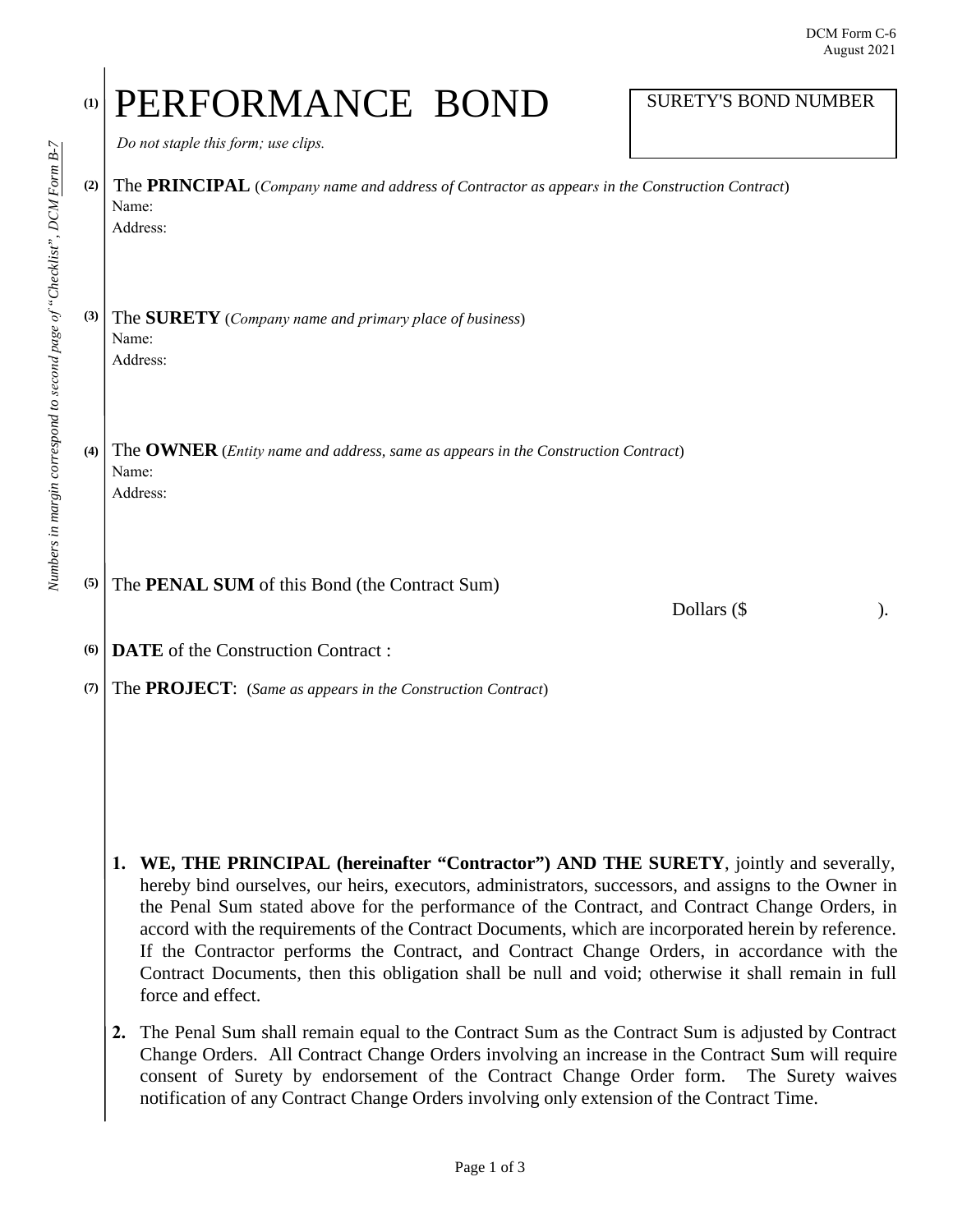- **3.** Whenever the Architect gives the Contractor and the Surety, at their addresses stated above, a written Notice to Cure a condition for which the Contract may be terminated in accordance with the Contract Documents, the Surety may, within the time stated in the notice, cure or provide the Architect with written verification that satisfactory positive action is in process to cure the condition.
- **4.** The Surety's obligation under this Bond becomes effective after the Contractor fails to satisfy a Notice to Cure and the Owner:
	- **(a)** gives the Contractor and the Surety, at their addresses stated above, a written Notice of Termination declaring the Contractor to be in default under the Contract and stating that the Contractor's right to complete the Work, or a designated portion of the Work, shall terminate seven days after the Contractor's receipt of the notice; and
	- **(b)** gives the Surety a written demand that, upon the effective date of the Notice of Termination, the Surety promptly fulfill its obligation under this Bond.
- **5.** In the presence of the conditions described in Paragraph 4, the Surety shall, at its expense:
	- **(a)** On the effective date of the Notice of Termination, take charge of the Work and be responsible for the safety, security, and protection of the Work, including materials and equipment stored on and off the Project site, and
	- **(b)** Within twenty-one days after the effective date of the Notice of Termination, proceed, or provide the Owner with written verification that satisfactory positive action is in process to facilitate proceeding promptly, to complete the Work in accordance with the Contract Documents, either with the Surety's resources or through a contract between the Surety and a qualified contractor to whom the Owner has no reasonable objection.
- **6.** As conditions precedent to taking charge of and completing the Work pursuant to Paragraph 5, the Surety shall neither require, nor be entitled to, any agreements or conditions other than those of this Bond and the Contract Documents. In taking charge of and completing the Work, the Surety shall assume all rights and obligations of the Contractor under the Contract Documents; however, the Surety shall also have the right to assert "Surety Claims" to the Owner in accordance with the Contract Documents. The presence or possibility of a Surety Claim shall not be just cause for the Surety to fail or refuse to promptly take charge of and complete the Work or for the Owner to fail or refuse to continue to make payments in accordance with the Contract Documents.
- **7.** By accepting this Bond as a condition of executing the Construction Contract, and by taking the actions described in Paragraph 4, the Owner agrees that:
	- **(a)** the Owner shall promptly advise the Surety of the unpaid balance of the Contract Sum and, upon request, shall make available or furnish to the Surety, at the cost of reproduction, any portions of the Project Record, and
	- **(b)** as the Surety completes the Work, or has it completed by a qualified contractor, the Owner shall pay the Surety, in accordance with terms of payment of the Contract Documents, the unpaid balance of the Contract Sum, less any amounts that may be or become due the Owner from the Contractor under the Construction Contract or from the Contractor or the Surety under this Bond.
- **8.** In the presence of the conditions described in Paragraph 4, the Surety's obligation includes responsibility for the correction of Defective Work, liquidated damages, and reimbursement of any reasonable expenses incurred by the Owner as a result of the Contractor's default under the Contract, including architectural, engineering, administrative, and legal services.